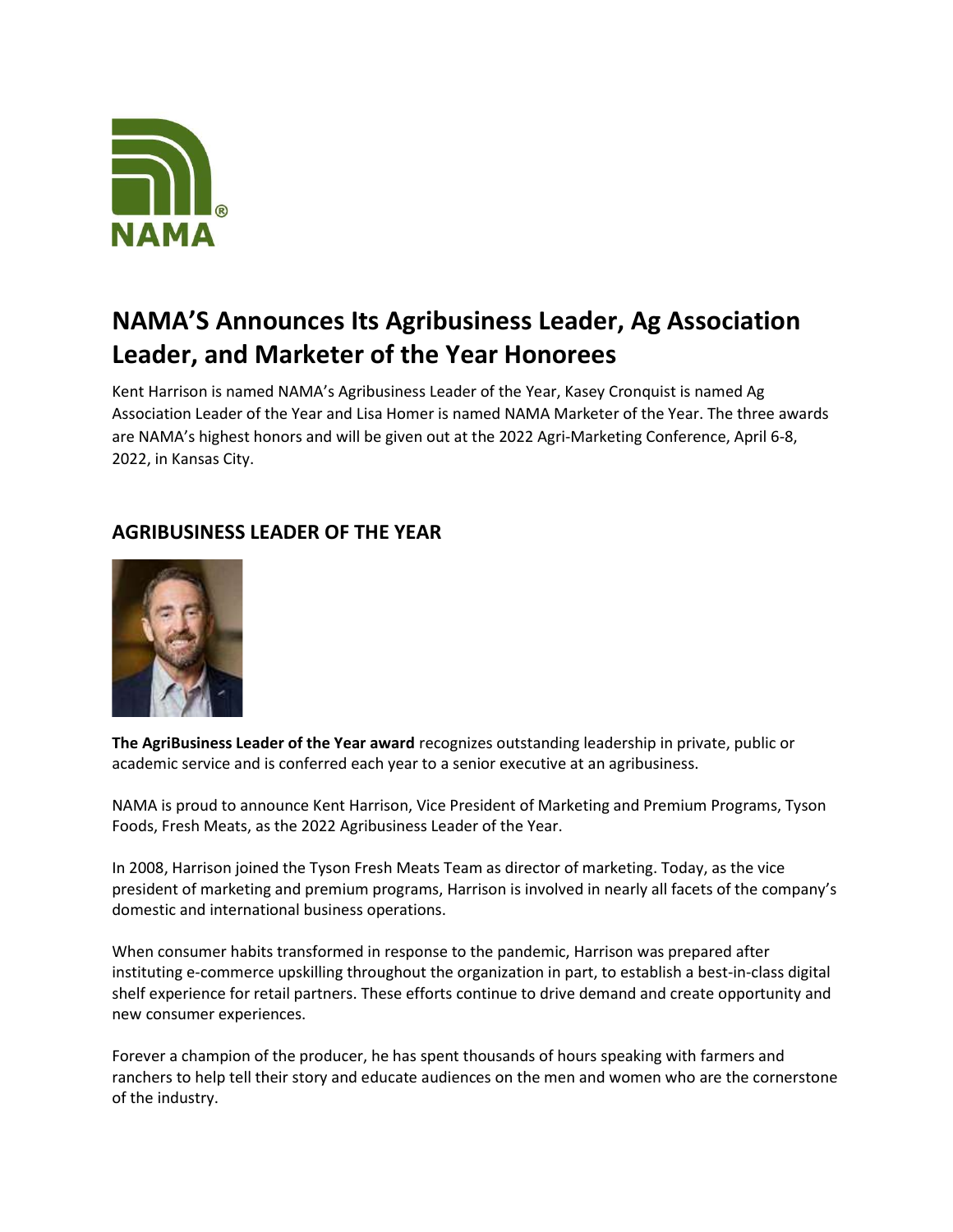Under Harrison's leadership, Tyson Fresh Meats has built brands, confirmed its commitment to sustainability and wellness, ensured opportunity for producer partners and poised itself to grow markets.

## AG ASSOCIATION LEADER OF THE YEAR



This award recognizes outstanding achievement and excellence among senior executives who have made significant contributions to the agriculture industry in their roles with trade association or commodity organization.

Kasey Cronquist, President, U.S. Highbush Blueberry Council (USHBC), is NAMA's 2022 Ag Association Leader of the Year.

Soon after taking the helm at USHBC in 2019, Cronquist's ability for long-term strategic visioning became apparent and proved vital. The blueberry industry was riding a "blue wave" of popularity but was reaching an inflection point. A bold vision was needed to bring the industry into a new era of growth.

Through the "Grab a Boost of Blue" program, Cronquist has placed the blueberry health benefits at the center of every story told. Successfully marketing this tagline, he has encouraged the entire industry to "sing with one voice," making a bigger impact on consumer and stakeholder share-of-mind.

His steady hand, innovative thinking and skillful diplomacy helped steer members through a global pandemic. All this, while expanding the blueberry category in both volume and value and gaining access to new markets, including the Philippines and China.

## NAMA MARKETER OF THE YEAR